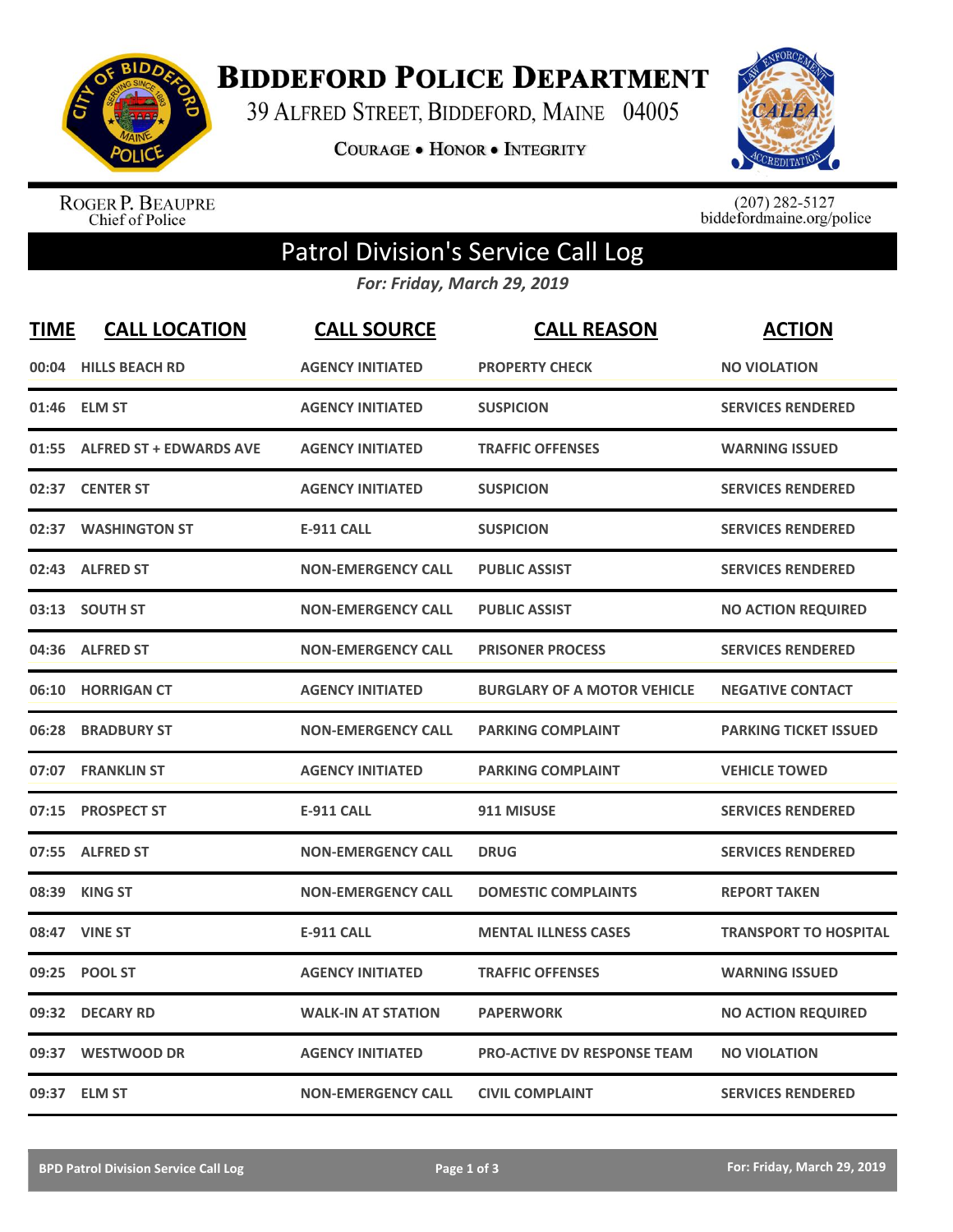| <b>TIME</b>                                                                                                                       | <b>CALL LOCATION</b>       | <b>CALL SOURCE</b>        | <b>CALL REASON</b>                             | <b>ACTION</b>            |  |
|-----------------------------------------------------------------------------------------------------------------------------------|----------------------------|---------------------------|------------------------------------------------|--------------------------|--|
|                                                                                                                                   | 11:00 ELM ST               | <b>AGENCY INITIATED</b>   | <b>TRAFFIC OFFENSES</b>                        | <b>WARNING ISSUED</b>    |  |
| 11:19                                                                                                                             | <b>ALFRED ST</b>           | <b>AGENCY INITIATED</b>   | <b>TRAFFIC OFFENSES</b>                        | <b>WARNING ISSUED</b>    |  |
|                                                                                                                                   | 11:20 ADAMS ST             | <b>NON-EMERGENCY CALL</b> | <b>ARTICLES LOST/FOUND</b>                     | <b>ITEM REMOVED</b>      |  |
|                                                                                                                                   | 11:27 MAIN ST              | <b>AGENCY INITIATED</b>   | <b>PAPERWORK</b>                               | <b>PAPERWORK SERVED</b>  |  |
|                                                                                                                                   | 11:36 MAIN ST              | <b>E-911 CALL</b>         | 911 MISUSE                                     | <b>WARNING ISSUED</b>    |  |
| 11:40                                                                                                                             | <b>BRIARWOOD DR</b>        | <b>E-911 CALL</b>         | <b>SUSPICION</b>                               | <b>NO VIOLATION</b>      |  |
|                                                                                                                                   | 11:51 BUZZELL RD           | <b>NON-EMERGENCY CALL</b> | <b>THEFT</b>                                   | <b>REPORT TAKEN</b>      |  |
|                                                                                                                                   | 12:01 ALFRED ST            | <b>WALK-IN AT STATION</b> | <b>ARTICLES LOST/FOUND</b>                     | <b>SERVICES RENDERED</b> |  |
|                                                                                                                                   | 12:04 MAIN ST + LINCOLN ST | <b>NON-EMERGENCY CALL</b> | <b>ALL OTHER</b>                               | <b>SERVICES RENDERED</b> |  |
|                                                                                                                                   | 12:11 ELM ST               | <b>AGENCY INITIATED</b>   | <b>TRAFFIC OFFENSES</b>                        | <b>WARNING ISSUED</b>    |  |
|                                                                                                                                   | 12:13 OAK ST               | <b>AGENCY INITIATED</b>   | <b>PRO-ACTIVE DV RESPONSE TEAM</b>             | <b>NEGATIVE CONTACT</b>  |  |
|                                                                                                                                   | 12:23 SOUTH ST             | <b>E-911 CALL</b>         | ATTEMPTED/THREATENED SUICIDE SERVICES RENDERED |                          |  |
|                                                                                                                                   | 13:03 MARINER WAY          | <b>NON-EMERGENCY CALL</b> | <b>SHOPLIFTING</b>                             | <b>CITATION ISSUED</b>   |  |
| OFFENDER: KAYLEE A LUSSIER  AGE: 19  RESIDENT OF: BIDDEFORD, ME<br>CHARGE: THEFT BY UNAUTHORIZED TAKING OR TRANSFER - SHOPLIFTING |                            |                           |                                                |                          |  |
|                                                                                                                                   | 13:33 HILL ST              | <b>E-911 CALL</b>         | 911 MISUSE                                     | <b>NEGATIVE CONTACT</b>  |  |
|                                                                                                                                   | 13:45 HILL ST              | <b>AGENCY INITIATED</b>   | <b>TRAFFIC OFFENSES</b>                        | <b>VSAC ISSUED</b>       |  |
|                                                                                                                                   |                            |                           |                                                |                          |  |

|       | 13:58 ELM ST            | <b>E-911 CALL</b>         | 911 MISUSE                         | <b>SERVICES RENDERED</b>    |
|-------|-------------------------|---------------------------|------------------------------------|-----------------------------|
|       | 14:09 OAK ST            | <b>AGENCY INITIATED</b>   | <b>PAPERWORK</b>                   | <b>SERVICES RENDERED</b>    |
| 14:10 | <b>RAYMOND ST</b>       | <b>AGENCY INITIATED</b>   | <b>PRO-ACTIVE DV RESPONSE TEAM</b> | <b>NO VIOLATION</b>         |
|       | 14:10 TIGER WAY         | <b>E-911 CALL</b>         | 911 MISUSE                         | <b>NO VIOLATION</b>         |
|       | 14:12 SOUTH ST          | <b>AGENCY INITIATED</b>   | <b>PAPERWORK</b>                   | <b>PAPERWORK NOT SERVED</b> |
| 14:22 | <b>BRIARWOOD DR</b>     | <b>NON-EMERGENCY CALL</b> | <b>MESSAGE DELIVERY</b>            | <b>SERVICES RENDERED</b>    |
|       | 14:23 HILL ST           | <b>E-911 CALL</b>         | 911 MISUSE                         | <b>SERVICES RENDERED</b>    |
|       | 14:26 ALFRED ST         | <b>E-911 CALL</b>         | 911 MISUSE                         | <b>NO ACTION REQUIRED</b>   |
|       | 14:26 FOSS ST + POOL ST | <b>E-911 CALL</b>         | 911 MISUSE                         | <b>UNABLE TO LOCATE</b>     |
|       | 14:31 POOL ST           | <b>AGENCY INITIATED</b>   | <b>PRO-ACTIVE DV RESPONSE TEAM</b> | <b>NEGATIVE CONTACT</b>     |